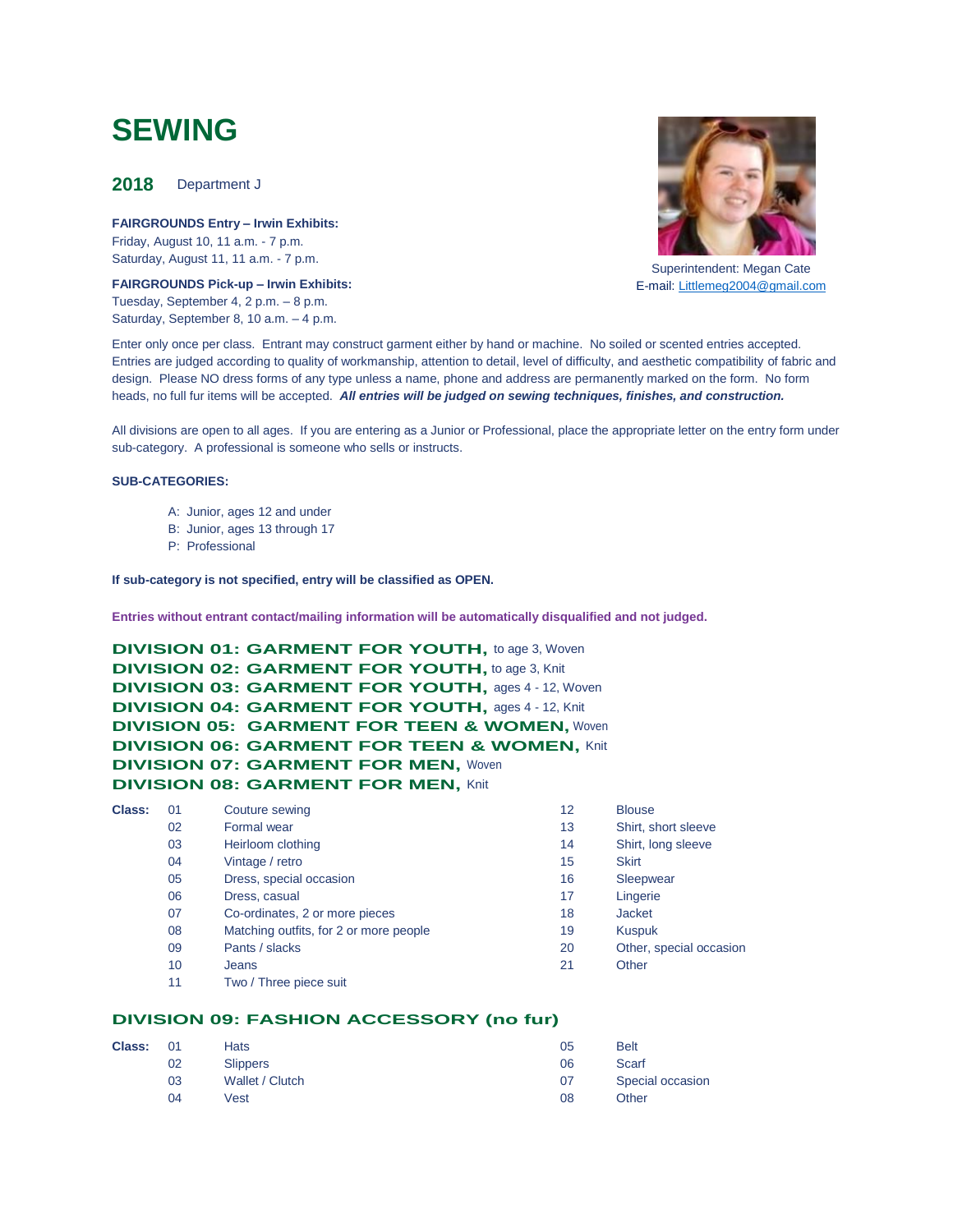# **DIVISION 10: Bags - Tote/Handbag (with straps)**

- **Class:** 01 Bag (width under 12 inches)
	- 02 Bag (width 12-20 inches)
	- 03 Bag (width over 20 inches)
	- 04 Simple Tote, no zippers or closers
	- 05 Backpack
	- 06 Other

# **DIVISION 11: OUTERWEAR (no fur)**

| Class: | 01 | Hat / cap |
|--------|----|-----------|
|        |    |           |

- 02 Jacket/Coat
- 03 Pants
- 04 Skirt
- 05 Parka 06 Snowsuit
- 
- 07 Other

# **DIVISION 12: COSTUME**

- **Class:** 01 For infant / child
	- 02 For teen / adult
	- 03 Animated character
	- 04 Period costume
	- 05 Authentic reproduction
	- 06 From production, max 3 costumes, provide poster of play and display mannequins
	- 07 Other

# **DIVISION 13: LIVING SPACE DÉCOR – KITCHEN**

- **Class:** 01 Apron
	- 02 Hot pad
	- 03 Kitchen towel
	- 04 Holiday decoration
	- 05 Table runners
	- 06 Other

# **DIVISION 14: LIVING SPACE DÉCOR – FAMILY ROOM**

- **Class:** 01 Pillow
	- 02 Wall hanging
	- 03 Throw
		- 04 Holiday decoration
		- 05 Other

# **DIVISION 15: LIVING SPACE DÉCOR – BEDROOM / BATH**

|  | Class: | 01 | <b>Blanket</b> |
|--|--------|----|----------------|
|--|--------|----|----------------|

- 02 Pillow
- 03 Pillowcase
- 04 Holiday decoration
- 05 Other

# **DIVISION 16: LIVING SPACE DÉCOR – HOBBY ROOM**

- **Class:** 01 Sewed Covered Furniture
	- 02 Item Cover
	- 03 Wall Hanging
		- 04 Sewed Storage Item
		- 05 Other